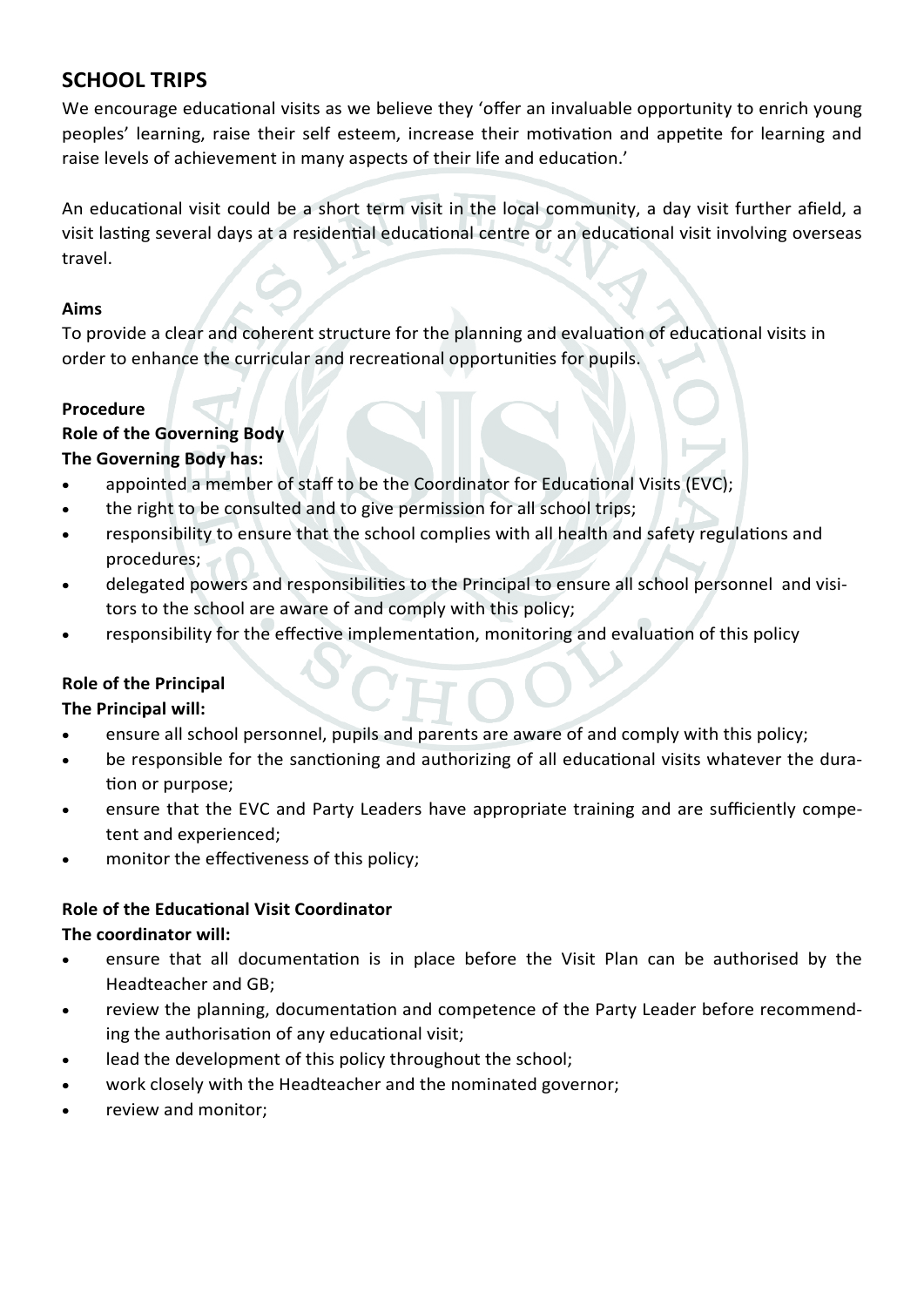#### **Risk Assessment Procedures**

Risk Assessments will be completed on preliminary site visits and will cover:

- What are the hazards?
- Who might be affected by them?
- What safety measures are needed to reduce risks to an acceptable level?
- Can the party leader put the safety measures in place?
- What steps will be taken in an emergency?

We will use or adapt risk assessments that have been produced by venues who provide instructor led activities.

A risk assessment of the mode/s of transport will be undertaken.

#### **Recommended Adult Pupil Ratios**

We will use the following adult pupil ratios:

| <b>Early Years</b> | Y1 to Y3 | Y4 to Y6 | <b>Y7 to Y10</b> |
|--------------------|----------|----------|------------------|
| 1.<br>ر. 1         | 1:6      | 1:10     | 1.17<br>----     |

#### **Authorisation of Educational Visits The Principal will:**

- authorise all short term or day educational visits;
- seek the approval of the Governing Body and the Local Authority for a residential visit

#### **Role of Parents**

#### **Parents will:**

- be informed of all educational visits by the school and will be given full detailed information of the visit;
- complete a standard parental consent form before their child attends an educational visit so that medical conditions, allergies and special dietary needs are covered;
- submit current emergency contact details before an educational visit takes place;
- attend all planning and information meetings held by the school before any residential or overseas visit takes place;

#### **Planning & Information Meetings**

Parents will be invited to attend a planning and information meeting before any residential or overseas visit takes place.

At this meeting parents will be informed of the following:

- the name of the group leader
- the names of the deputy leader and other staff
- the ratio of pupils to adults
- the dates and time of departure and return
- the full contact details of the destination
- the method/s of travel
- the name of the coach firm/travel company
- the itinerary of the educational visit and of the activities planned
- the total cost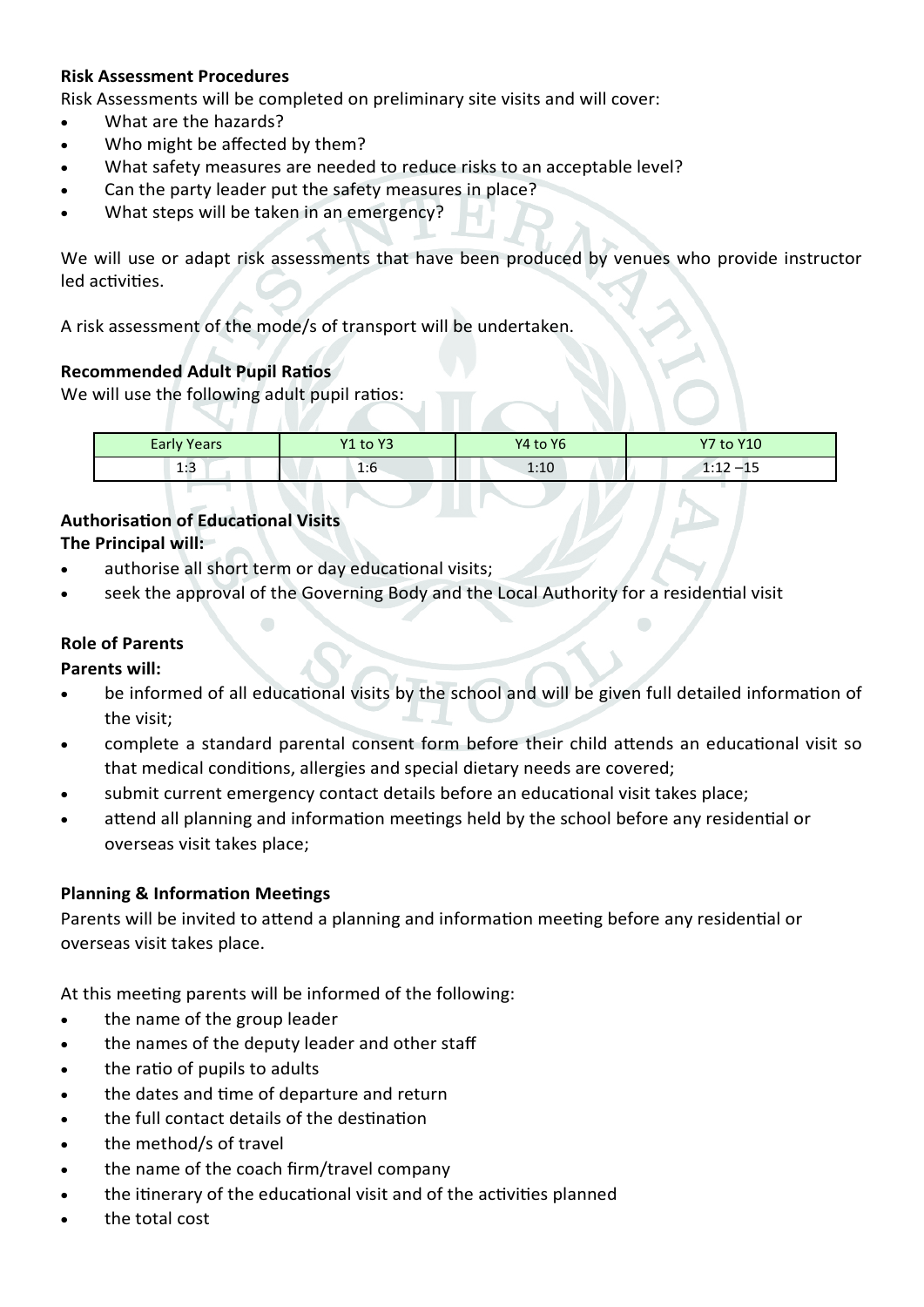• the date when the deposit needs to be paid and when the final travel cost has to be paid

RAY

- insurance arrangements
- pupil medical and dietary information
- checklist of clothing and other essentials
- checklist of equipment
- details and advice of pupil pocket money
- ground rules for the visit

#### **Role of Pupils**

#### Pupils will:

abide by the ground rules and the standards of behaviour for the educational visit know which adult is responsible for them look after their possessions and spending money

#### **Role of Parents/Carers**

Parents/carers will be aware of and comply with this policy

#### **Raising Awareness of this Policy**

We will raise awareness of this policy via:

- the School Handbook/Prospectus
- the school website
- the Staff Handbook
- meetings with parents such as introductory, transition, parent-teacher consultations and periodic curriculum workshops
- school events
- meetings with school personnel
- communications with home such as weekly newsletters and of end of half term newsletters
- reports such annual report to parents and Principal reports to the Governing Body
- information displays in the main school entrance

#### **Monitoring the Effectiveness of the Policy**

Annually (or when the need arises) the effectiveness of this policy will be reviewed by the coordinator, the Principal and the nominated governor and the necessary recommendations for improvement will be made to the Governors.